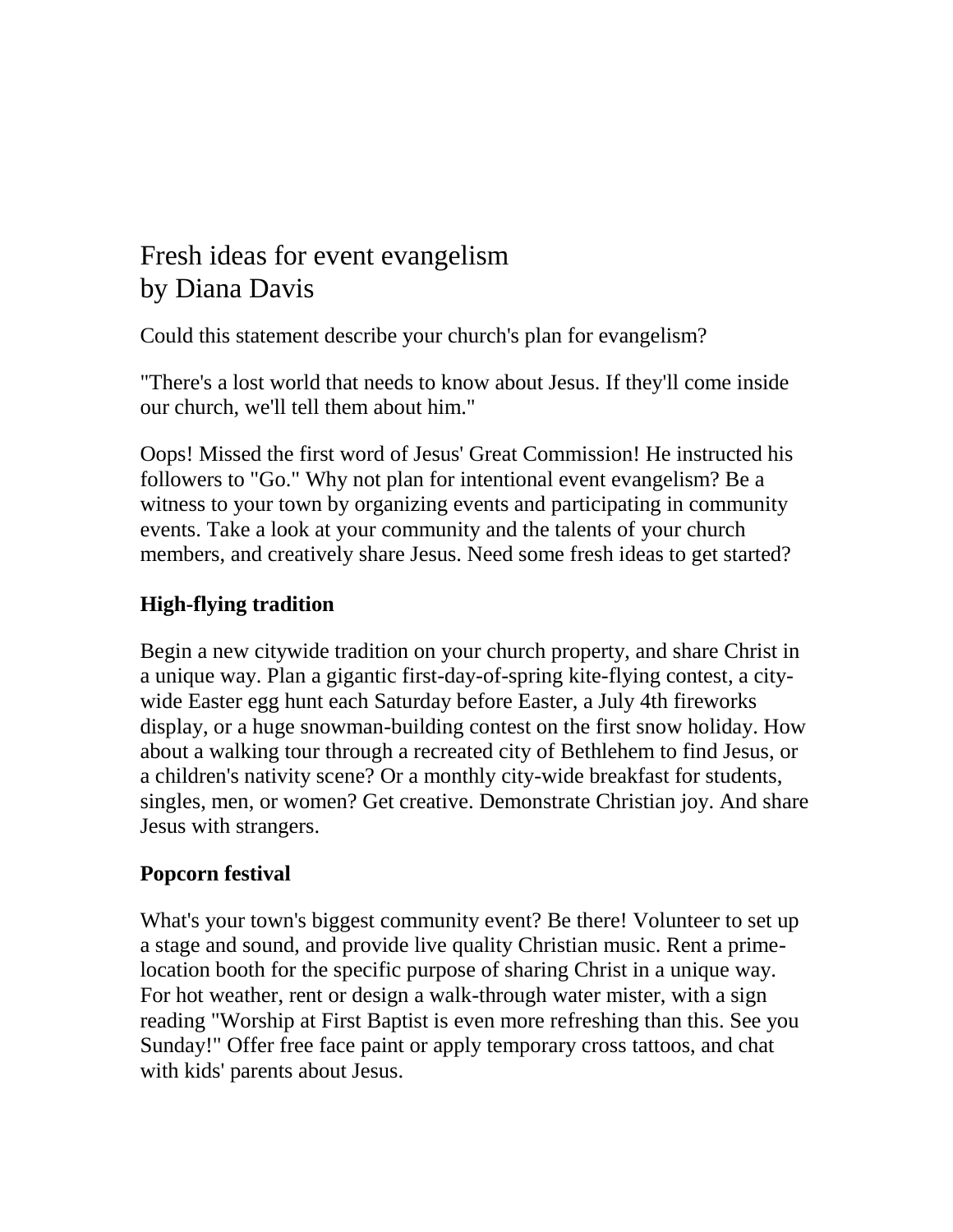Distribute hundreds of imprinted helium balloons or foam hats or plastic fans. Print popcorn bags with church info. Wear church t-shirts, pull wagons full of iced water, carry a "free water" sign, and pass out bottled water and church brochures. Wear signboards advertising an upcoming event.

# **Let's do lunch**

One of our church's largest and most effective evangelism events was the quarterly ladies' luncheons. Predictably gorgeous and precisely timed so working women could attend, it provided an unintimidating method of sharing Christ, and members enthusiastically brought unsaved acquaintances. The inspirational speaker's topic related specifically to women, and always included the plan of salvation. Ladies were invited to mark a star on the door prize form if they were interested in knowing more about becoming a Christian, and we immediately followed up.

## **Step into our yard**

Invite the entire community to a live outdoor Christian concert on the church lawn or a walk-in family movie projected outdoors on a blank wall. How about an outdoor Christian art exhibit, a singles volleyball tournament, a homemade ice cream shindig or a Great Giveaway Garage Sale? Provide free popcorn and drinks, laugh and have fun, and share Christ with neighbors in a relaxed setting. Always display a large banner to invite onlookers to join in. Each guest should receive both verbal and written invitations to Sunday worship where event photos will be shown on preservice visuals.

### **1st place float**

Create a fabulous float for your town's annual parade. Almost any parade theme can be pointed toward God! An artistic church member designs it, dozens of members work to make it a reality, and your church is exposed to lost people you'd never touch otherwise. Add an evangelistic touch with walkers or skaters alongside the float, distributing candies with your church logo, invitations to your church, and talking with people in the crowd. Challenge each walker to share a testimony with at least one onlooker.

### **Unique parade performance**